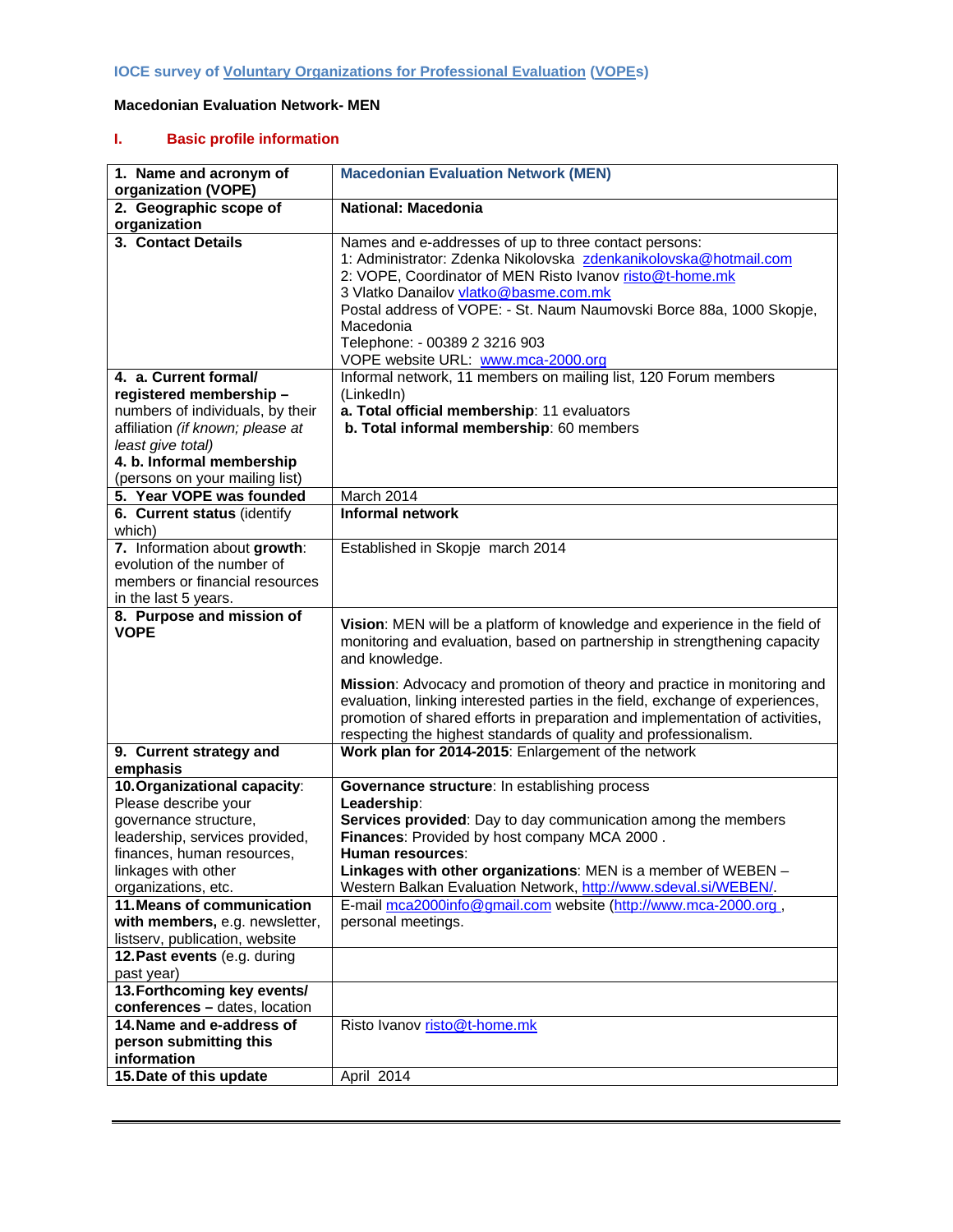| 1. Background: Please provide<br>a brief history of the formation of                                                                                                                                                                                                                                                                                                                                                                                                                                                                                                                                                                                                     | 1.1 Key players: MCA 2000 and their members individual management<br>consultants, Active members 40 passive 27                                                                                                                                                                                                                                                                                                                                                                                                                                                                                                                                                                                                                                                                                                                                        |
|--------------------------------------------------------------------------------------------------------------------------------------------------------------------------------------------------------------------------------------------------------------------------------------------------------------------------------------------------------------------------------------------------------------------------------------------------------------------------------------------------------------------------------------------------------------------------------------------------------------------------------------------------------------------------|-------------------------------------------------------------------------------------------------------------------------------------------------------------------------------------------------------------------------------------------------------------------------------------------------------------------------------------------------------------------------------------------------------------------------------------------------------------------------------------------------------------------------------------------------------------------------------------------------------------------------------------------------------------------------------------------------------------------------------------------------------------------------------------------------------------------------------------------------------|
| this organization (VOPE).<br>1.1 Who were/are the key<br>players?                                                                                                                                                                                                                                                                                                                                                                                                                                                                                                                                                                                                        | 1.2 Five members                                                                                                                                                                                                                                                                                                                                                                                                                                                                                                                                                                                                                                                                                                                                                                                                                                      |
| 1.2 How many members do you<br>have on your governing board/<br>committee?<br>1.3 What are the main existing<br>strengths that your VOPE is                                                                                                                                                                                                                                                                                                                                                                                                                                                                                                                              | 1.3 Recognition as representative of profession management consultant<br>in public, international network established by accreditation of CMC and<br>developed resources for institutional building and experienced members<br>for evaluation and monitoring of local and international projects                                                                                                                                                                                                                                                                                                                                                                                                                                                                                                                                                      |
| trying to capitalize on?<br>1.4 What are the main<br>challenges that your VOPE is<br>trying to address?                                                                                                                                                                                                                                                                                                                                                                                                                                                                                                                                                                  | 1.4 usage of effective evaluation tools for state policy and promotion of<br>benefits from evaluation practice for public and private sector<br>development                                                                                                                                                                                                                                                                                                                                                                                                                                                                                                                                                                                                                                                                                           |
| 2. Organizational motivation:<br>What were/are the driving forces<br>of the VOPE and its historical<br>development?                                                                                                                                                                                                                                                                                                                                                                                                                                                                                                                                                      | Management Consulting Association (MCA) - 2000 is Macedonian<br>consulting association established in May 2000, as a professional,<br>independent, and non-for-profit organization of associated Management<br>Consultant professionals. MCA - 2000 became a full member of<br>International Consul of Management Consulting Institutes (ICMCI) in 2011<br>(Jun 9)<br>The main objective of MCA-2000 is to promote and ensure excellence in<br>management consulting profession. MCA -2000 has 60 members that are<br>CMC until today. CMC certification in Macedonia not only denotes the<br>highest quality consulting standards, but also adheres to the ethical canons<br>of the profession. The efforts of the CMC professionals have improved the<br>business climate in Macedonia, and gained a competitive advantage in the<br>Balkan region. |
| 3. Evaluation Capacity<br>Building <sup>1</sup> : What has your VOPE<br>done to promote evaluation<br>(M&E) capacity?                                                                                                                                                                                                                                                                                                                                                                                                                                                                                                                                                    | 2012-Promotion of profession in Kosovo and Implementation of CMC<br>procedures for members of Kosovo Consulting Council: 2013 - Introduction<br>of new categories of membership within Association; 2013-Training and<br>organization of evaluation process; 2014-Starting dialogue with academy for<br>introductory courses for evaluation practice; 2012- Participation in<br>establishment<br>National<br>of l<br>Council<br>for<br>Entrepreneurship<br>and<br>Competitiveness in Republic of Macedonia                                                                                                                                                                                                                                                                                                                                            |
| 4. Context / target entities:<br>More specifically, who are the<br>persons or institutions your<br>organization seeks to influence<br>(to strengthen evaluation<br>capacity)? For example:<br>4.1 Technical capacities to<br>supply quality evaluations,<br>partnering with experts, local<br>universities or others to<br>provide training for<br>members, etc.;<br>4.2 Strengthening VOPE<br>organizational capacity itself;<br>4.3 Enhancing the enabling<br>environment for evaluation,<br>including strengthening the<br>demand for and use of<br>evaluations by policy<br>makers;<br>4.4 Influencing governmental<br>policies related to<br>evaluation, evaluation | 4.1. We have individuals with expertise and experience on evaluation but<br>week capacity as network.<br>4.2. Strengthening of VOCE organizational capacity is planned through<br>establishing network and cooperation with WBEN and other evaluation<br>communities in Western Balkan.<br>4.3 Membership in National Council for Entrepreneurship and<br>Competitiveness in Republic of Macedonia is our starting point to enabling<br>environment to boost demand for evaluation of policy makers.<br>4.4. At the moment through participation in National Council for<br>Entrepreneurship and Competitiveness in Republic of Macedonia and<br>cooperation with Ministry of economy.                                                                                                                                                                |

<sup>1</sup> By evaluation capacity we refer to the capacity of individuals to produce credible and useful evaluations (supply side), but also to institutional capacities to call for and utilize evaluations (demand side).

 $\overline{a}$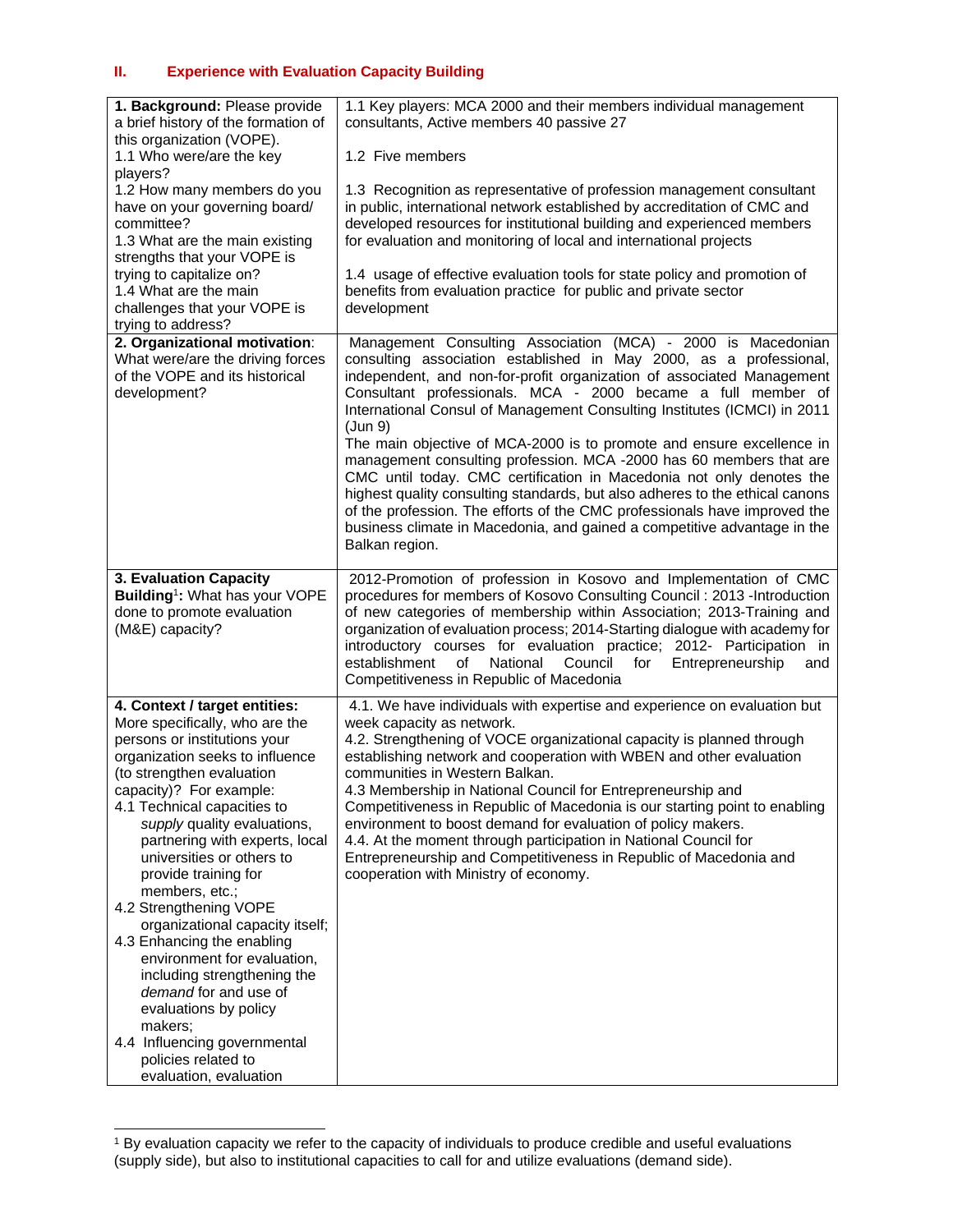| designs and implementation           |                                                                             |
|--------------------------------------|-----------------------------------------------------------------------------|
| of M&E systems, etc.                 |                                                                             |
| 5. Public accountability: Is         | 5. We still have no activities in this field/                               |
| your VOPE helping to strengthen      |                                                                             |
| oversight and transparency of        |                                                                             |
| government programs? If so, in       |                                                                             |
| what ways? Can you share any         |                                                                             |
| success stories of evaluators or     |                                                                             |
| others promoting public              |                                                                             |
| accountability?                      |                                                                             |
| 6. More specifically, what are       | 6 We have no undertaken activities in those areas.                          |
| some of the key themes for           |                                                                             |
| which you advocate? For              |                                                                             |
| example, are you promoting           |                                                                             |
| issues related to cultural           |                                                                             |
| sensitivity, equity, social justice, |                                                                             |
| empowerment, transformation,         |                                                                             |
| gender, environment, poverty?        |                                                                             |
| If so, please describe or attach     |                                                                             |
| relevant documents.                  |                                                                             |
| 7. Methods: Experiences in           | 7. We are not experienced in this fields. Our first activity was to promote |
| strengthening skills of individual   | MEN and opportunity to be organized in Macedonian market and Western        |
| members, by (for example):           | Balkan Market.                                                              |
| organizing workshops led by          |                                                                             |
| local experts;                       |                                                                             |
| organizing webinars with             |                                                                             |
| international speakers;              |                                                                             |
| designing and delivering e-          |                                                                             |
|                                      |                                                                             |
| learning programmes;                 |                                                                             |
| administering mentoring              |                                                                             |
| programmes; etc.                     |                                                                             |
| 8. Standards: Has your VOPE          | MCA 2000 developed professional standards (CC Certified management          |
| developed professional               | consultants) related to management consultants, It is international         |
| standards/ethical codes/             | standards developed by ICMCI.                                               |
| competencies (or adheres to          | 1. Internal procedures for CMC designation                                  |
| those developed by others)? If       | -2. Public Handbook for application for CMC                                 |
| so, please provide                   |                                                                             |
| documentation.                       |                                                                             |
| 9. Job opportunities: Do you         | <b>NO</b>                                                                   |
| share employment/ consultancy        |                                                                             |
| opportunities with evaluators on     |                                                                             |
| your database?                       |                                                                             |
| 10. Progress and results: What       | 1. Establishing indicative committee for establishing MEN                   |
| progress has been achieved so        | 2. Cooperation with WBEN - Western Balkan evaluation network and            |
| far in any of the above or other     | ROSA, - Romanian evaluation organization.                                   |
| domains? What are expected           |                                                                             |
| and unexpected results               |                                                                             |
| achieved?                            |                                                                             |
| 11. Lessons learned:                 |                                                                             |
| Recommendations/ tips to others      |                                                                             |
| for good practices on how to         |                                                                             |
| organize and sustain VOPEs like      |                                                                             |
| yours.                               |                                                                             |
|                                      |                                                                             |
| 12. Next steps: What does your       |                                                                             |
| organization plan to do next?        |                                                                             |
| 13. Willing to share with other      | YES, we prepare proposal for cooperation with WBEN                          |
| VOPEs? For example, would            |                                                                             |
| you be interested in forming         |                                                                             |
| peer-to-peer partnerships with       |                                                                             |
| one or more other VOPEs to           |                                                                             |
| share lessons learned, advise        |                                                                             |
| each other? If so, describe what     |                                                                             |